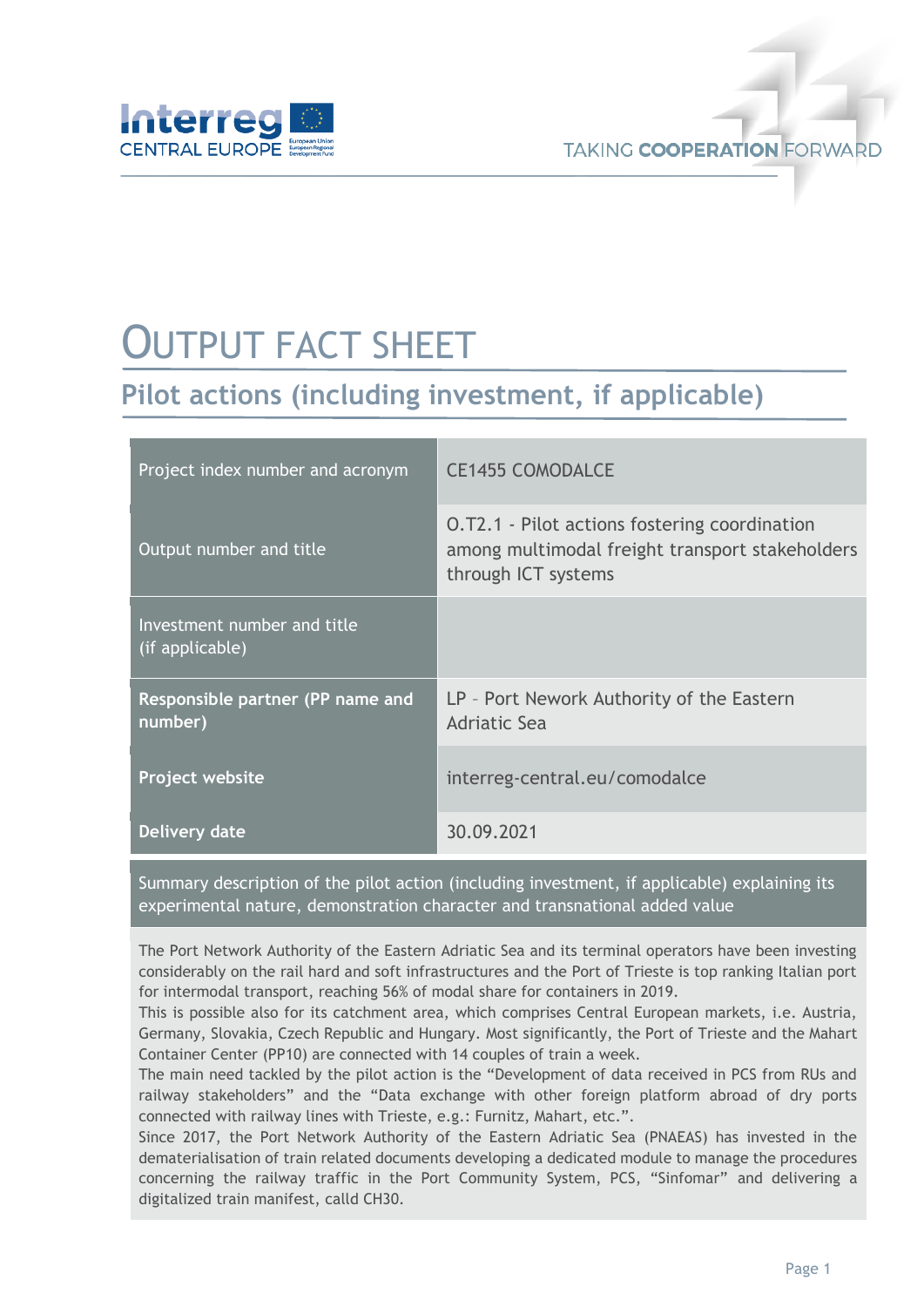

The pilot action included the exchange of the data in the CH30 between the Port of Trieste and the Mahart Container Center (PP10).

The pilot action allowed to eliminate the errors caused by the manual data entry, through the automatic exchange of the train composition for trains between the Port of Trieste and the Mahart Container Centre, automatically generating CH30 document for inbound trains.

The matching between the already implemented pre-arrival notices procedures and the train manifest received from Mahart Container Center has reduced the time required to present the CH30 to Customs in Sinfomar by almost 30%.

## NUTS region(s) concerned by the pilot action (relevant NUTS level)

*ITH4 – Friuli Venezia Giulia*

## Investment costs (EUR), if applicable

Not relevant

Expected impact and benefits of the pilot action for the concerned territory and target groups and leverage of additional funds (if applicable)

Port Network Authority of the Eastern Adriatic Sea reached the expected results, i.e. optimizing the entry/exit of trains, reducing time (-30%) and eliminate error due to manual data entry. The pilot action has long lasting results, mainly benefiting the logistics communities of Trieste and Mahart – terminal operators, railway undertakings, freight forwarders - and the local and regional economy at large, the pilot action tool being able to be adapted to ever changing circumstances and replicable with other terminals.